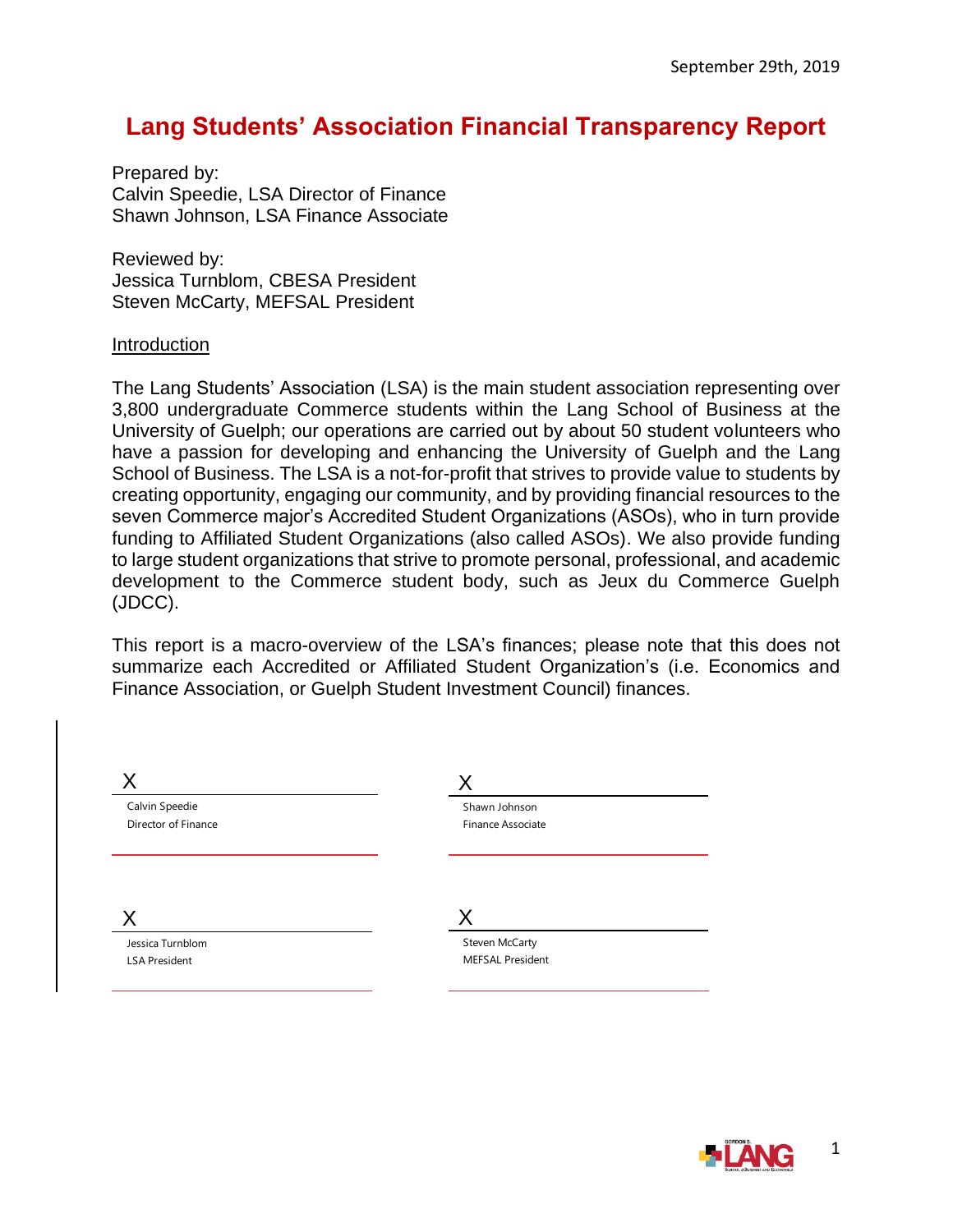### **Table of Contents**

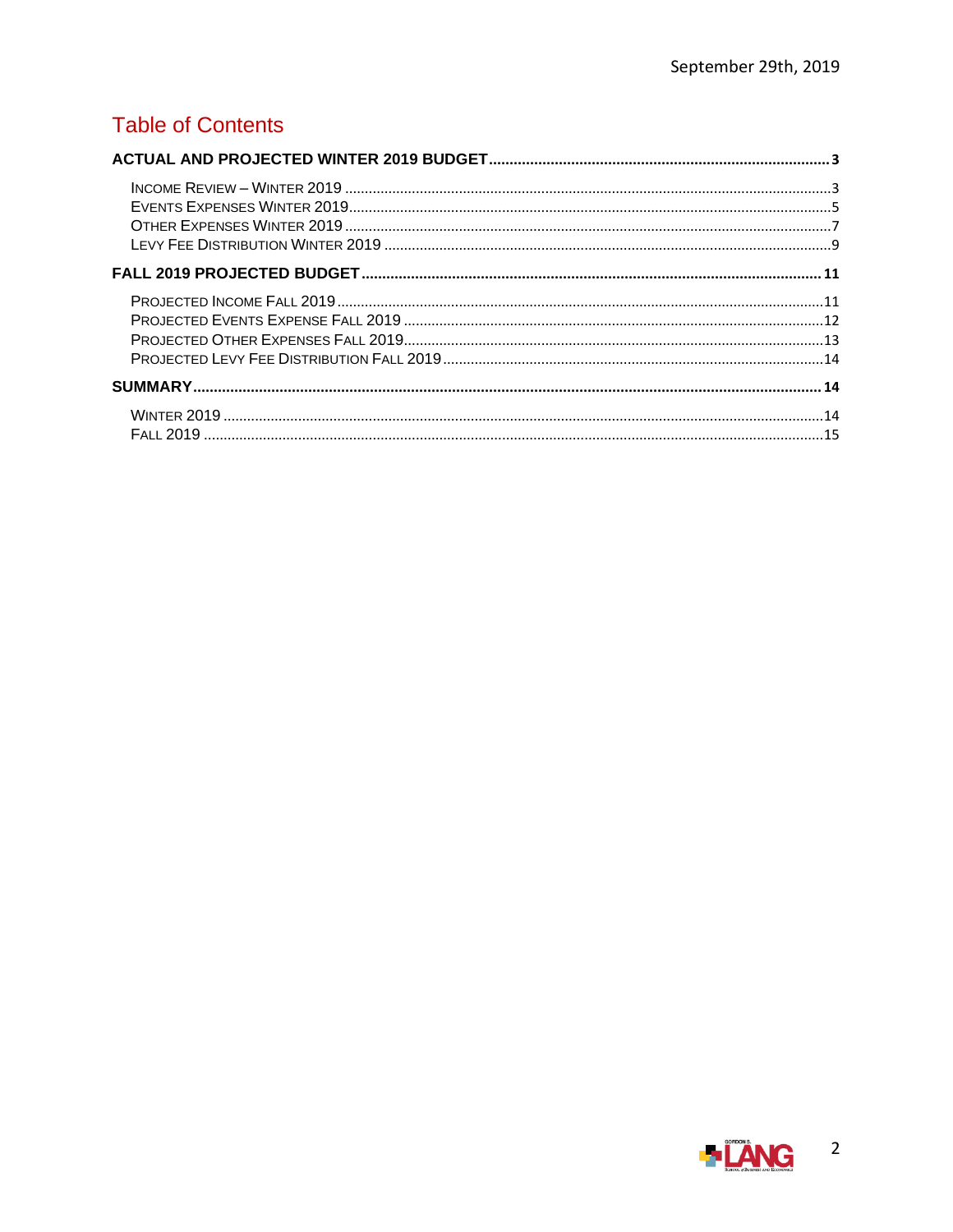# <span id="page-2-0"></span>ACTUAL AND PROJECTED WINTER 2019 BUDGET

#### <span id="page-2-1"></span>Income Review – Winter 2019

The following charts summarize the income both actual and projected for the Winter 2019 semester from our respective income streams. Each source of income has a description featured below:

- Levy Fees Each commerce student (excluding Food and Agricultural Business students) under the Lang School of Business contributes a levy fee of \$16 per semester through the 'mandatory payments' section under tuition payments. Most of this fee is then distributed to the student's corresponding Student Organization. For example, if you are majoring in Public Management, levy fees will go to the Public Management Association.
- Sponsorship The Lang School of Business' dedicated Corporate Relations team focuses on trying to secure sponsors for our events. Sponsors provide financial funding and representation at events, and in return, these sponsors may prioritize recruiting from the UofG, and gain awareness among students. Sponsors may also include the ASOs who would like to help contribute to an event as well as funds given to be donated to a charity.
- Alumni Night Ticket Sales Also known as Commerce, Coaching, and Connections, the LSA hosted a networking event in Toronto for current commerce students and Lang alumni, tickets were sold for \$16 each. This event had to be rescheduled due to an ice storm and refunds were given out for students who could not make the new date.
- Commerce Formal Ticket Sales An end of year formal for commerce students. The formal was a night of socializing, dancing, and looking back on a year at the Lang School of Business. This is the first year the LSA has hosted the event which was held at the Delta hotel in Guelph. Tickets were sold for \$20 each.
- Gala Ticket Sales An awards gala to recognize the achievements of student leaders for their involvement in student-run organizations affiliated with the Lang School of Business. Tickets were sold for \$20 each.
- Apparel Sales All apparel sales from Winter 2019 were sold at a small profit.
- CBE Deans Office In similar fashion to the Levy Fees, the Lang School of Business gives the LSA \$4 per student each semester.

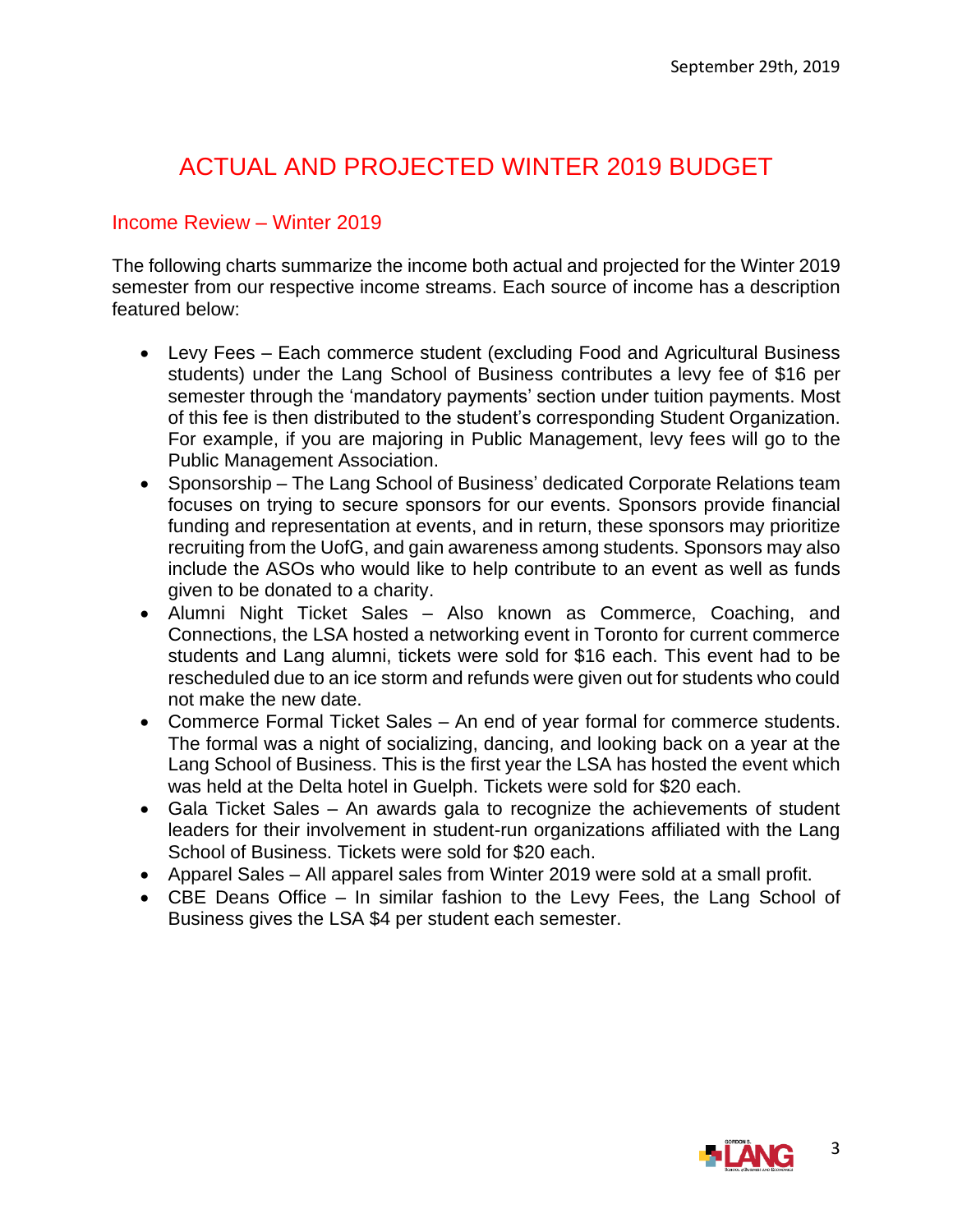



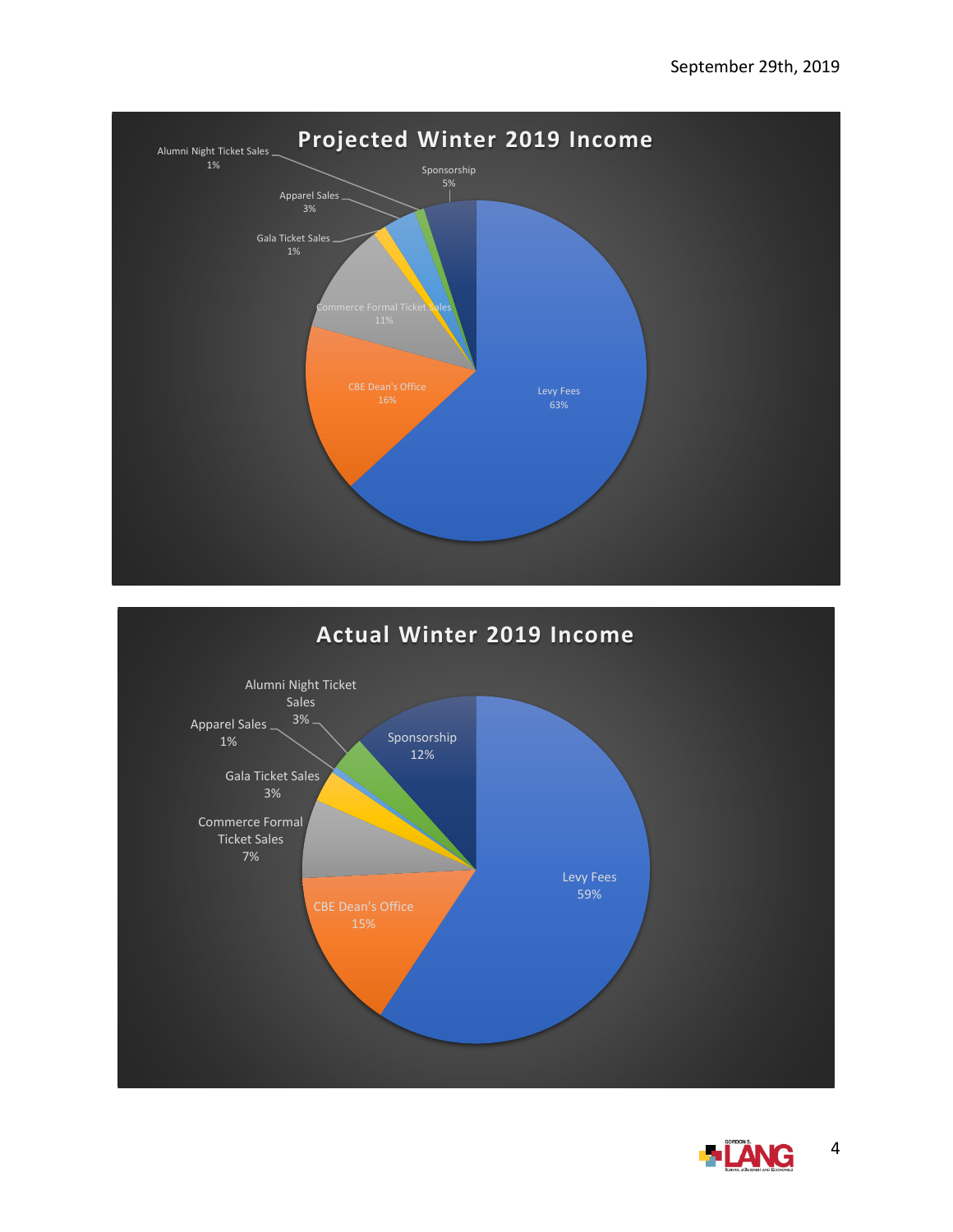| <b>Income Details</b>               |    | Actual    | <b>Budgeted</b> |           |
|-------------------------------------|----|-----------|-----------------|-----------|
| Levy Fees                           | S. | 50,545.57 | \$              | 51,000.00 |
| <b>CBE Dean's Office</b>            | S. | 12,744.00 | \$              | 13,000.00 |
| <b>Commerce Formal Ticket Sales</b> | S  | 6,246.46  | \$              | 8,500.00  |
| Gala Ticket Sales                   | \$ | 2,504.60  | \$              | 1,000.00  |
| <b>Apparel Sales</b>                | \$ | 517.51    | \$              | 2,500.00  |
| Alumni Night Ticket Sales           | \$ | 2,734.21  | \$              | 750.00    |
| Sponsorship                         | \$ | 9,969.43  | \$              | 4,000.00  |
| <b>Total Income</b>                 |    | 85,261.78 | ς               | 80,750.00 |

### <span id="page-4-0"></span>Events Expenses Winter 2019

The following chart & description displays projected expenses from various different sources.

- 5 Days for The Homeless This expense is the payment of a sponsorship cheque from CABS for funds raised during the 5 Days for The Homeless.
- Yoga Event Hosted as a stress buster for fall exams, a yoga instructor and room were booked.
- Commerce Formal An end of year formal for commerce students. This is the first year the LSA has hosted the event which was held at the Delta hotel in Guelph. \$1400 was given in sponsorship by the UGMS to put on the event.
- Commerce Coaching and Connections The LSA hosted a networking event in Toronto for current commerce students and Lang alumni. Food and drinks were provided and took up the bulk of the cost for this event. The event had to be rescheduled due to an ice storm and refunds were given out for students who could not make the new date which also added to the cost.
- Gala An awards gala to recognize the achievements of student leaders for their involvement in student-run organizations affiliated with the Lang School of Business. \$1700 was given in sponsorship by the LOMSA to put on the event.
- College Royal The Lang School of Business gave the LSA \$500 in sponsorship to host an event at College Royal. The LSA hosted a pottery event where pots were decorated.

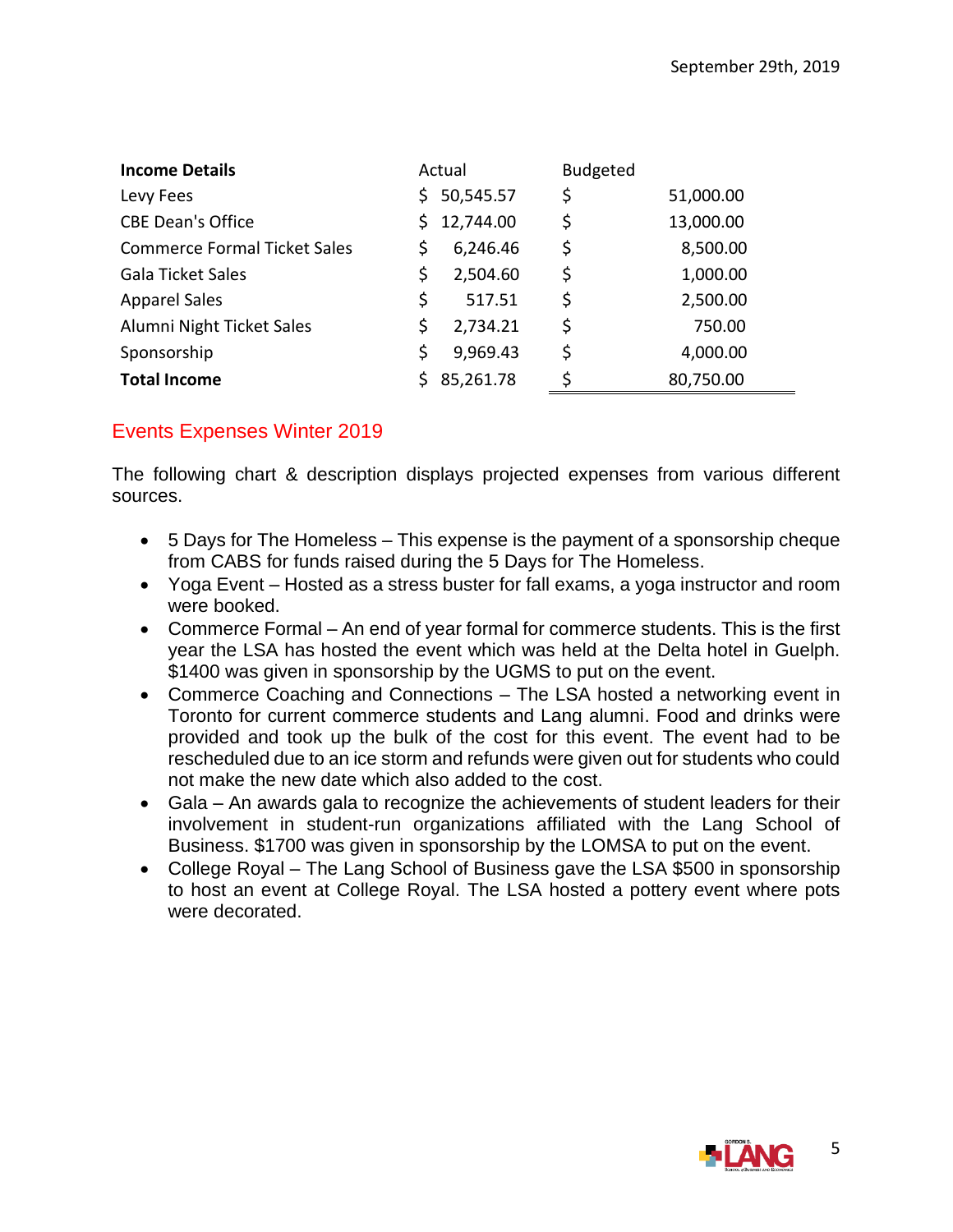



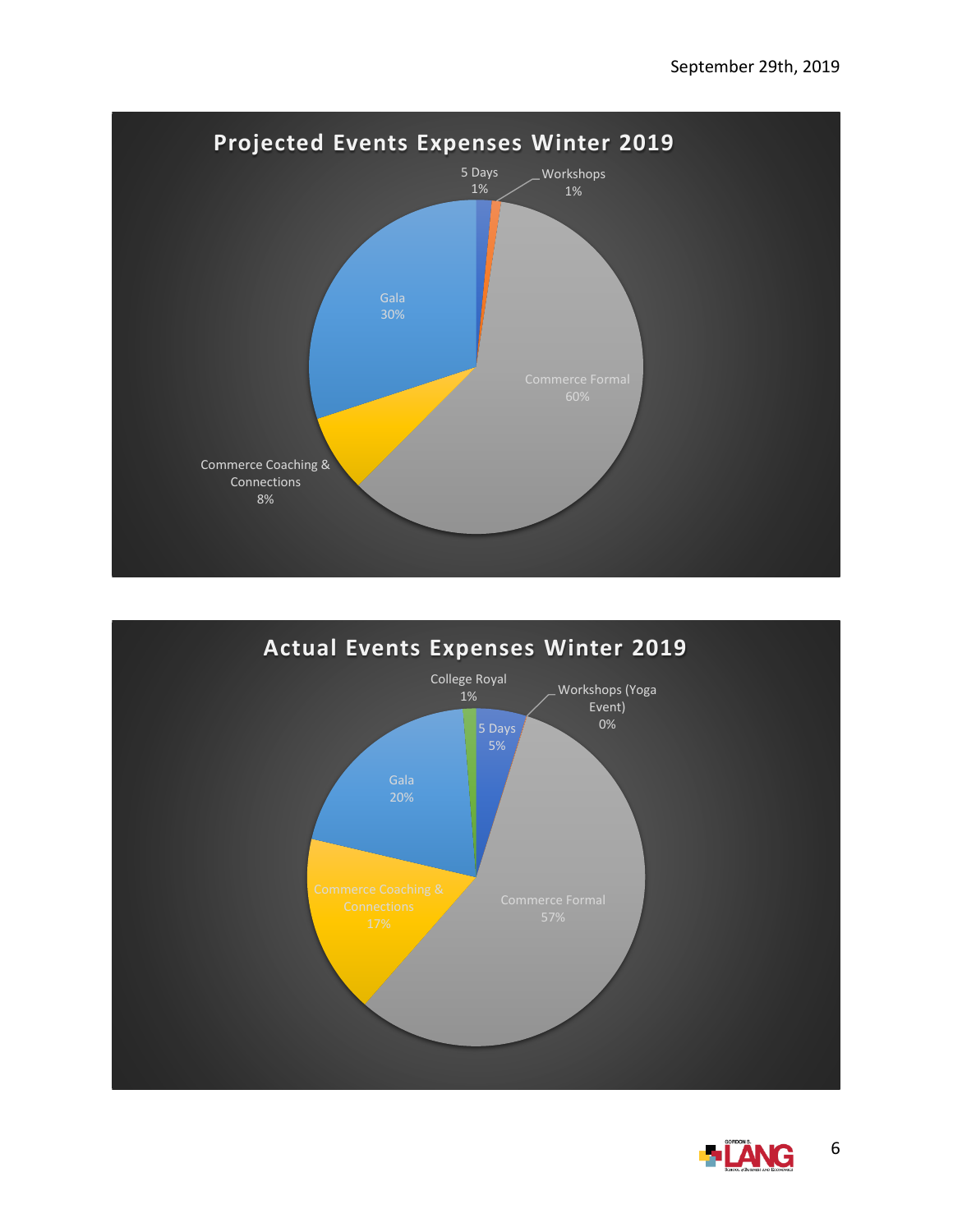| Events                                     |    | Actual    | Projected |           |
|--------------------------------------------|----|-----------|-----------|-----------|
| 5 Days                                     |    | 2,102.65  |           | 500.00    |
| Workshops (Yoga Event)                     |    | 31.14     |           | 300.00    |
| Commerce Formal                            | S. | 24,738.28 |           | 20,000.00 |
| <b>Commerce Coaching &amp; Connections</b> |    | 7,526.72  |           | 2,500.00  |
| Gala                                       |    | 8,783.05  |           | 10,000.00 |
| College Royal                              |    | 548.48    |           |           |
| <b>Total Events Expenses</b>               |    | 43,730.32 |           | 33,300.00 |

### <span id="page-6-0"></span>Other Expenses Winter 2019

- Marketing Marketing expenses were dramatically lower in actual versus projected, giving us the ability to use the money for other initiatives.
- Revenue Control Revenue control is a catch all account that covers expenses and revenues in special situations. These situations may include something such as a cheque bouncing.
- Apparel Business students are able to purchase branded merchandise through the CBESA, as mentioned in the Winter 2019 Income section
- Conferences EXEC (travel and fees) Similar to PDR (below), this is used to help fund our Executive Team going to specific CABS conferences, targeting certain aspects of our operations (i.e. marketing).
- PDR Petitions, Delegations, and Representations are funds used to financially support any Commerce students looking to participate in external case competitions/conferences. This past semester we were able to aid 26 students going to conferences.
- HR Budget As stated in the constitution, the CBESA has a Human Resources budget for a maximum of \$500 per semester. This money is used to create a unified team, that works in cohesion. Please note the HR Budget does not allow for any purchases of alcohol.
- Bank Costs These are fee's charge to our account. For example, the purchase of cheques for the student association.
- Full Team Meetings Due to the size of our organization, when we meet once a month as a full team, we need access to a room on campus and the necessary accompanying technology.
- SEC Meeting Food Purchase The Student Executive Council, which is made up of all of the different colleges at the University of Guelph requires the colleges to take turns hosting meetings. The expenses are for food and room equipment for the meeting.

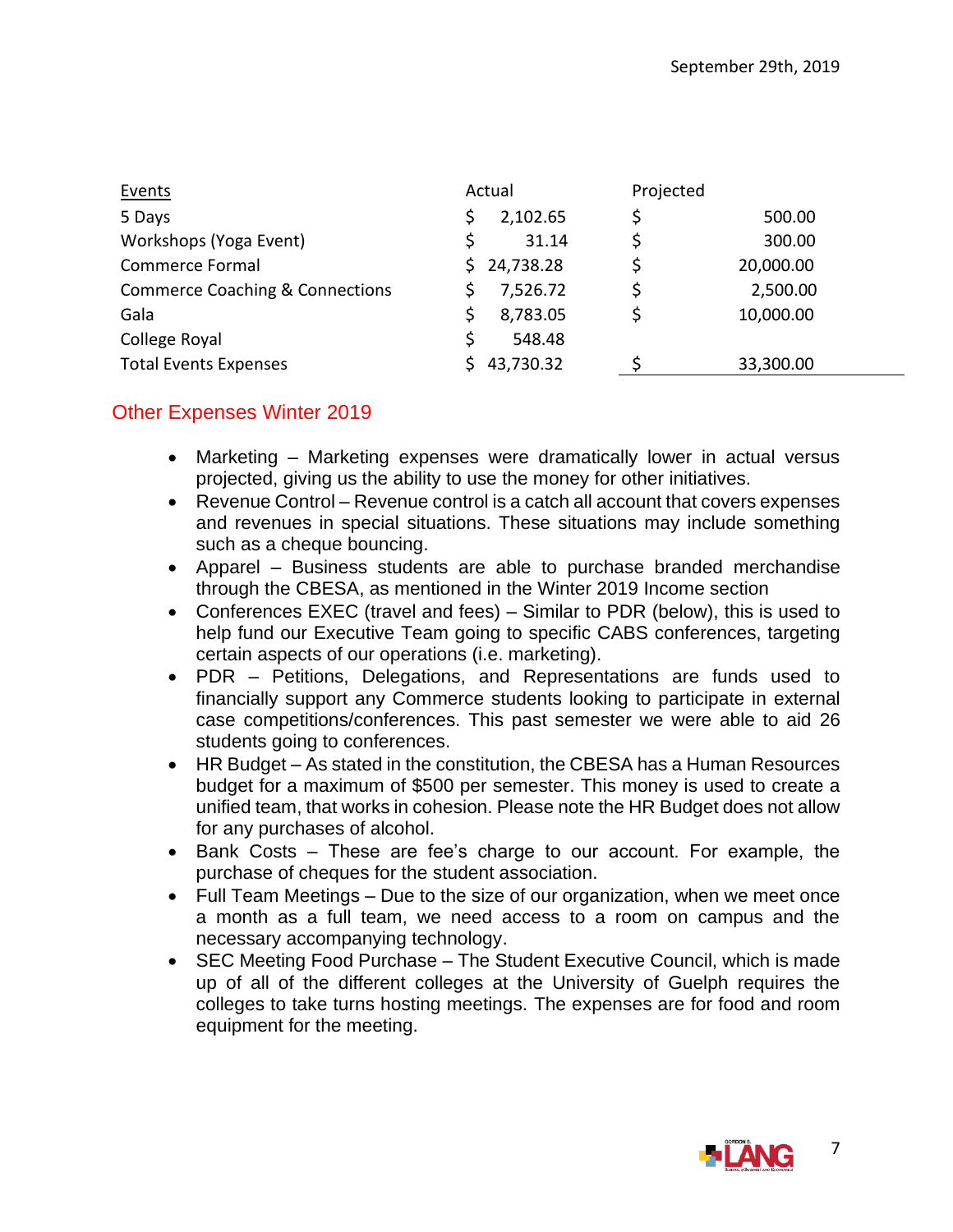

| Other Expenses                         | Actual          | <b>Budgeted</b> |           |
|----------------------------------------|-----------------|-----------------|-----------|
| Marketing                              | \$<br>363.23    | \$              | 650.00    |
| Miscellaneous                          |                 | \$              | 100.00    |
| <b>Revenue Control</b>                 | \$<br>1,405.00  | \$              | 200.00    |
| Apparel                                | \$<br>1,143.02  | \$              | 4,000.00  |
| <b>HR Budget</b>                       | \$<br>674.43    | \$              | 750.00    |
| <b>Business Student Survey</b>         |                 | \$              | 250.00    |
| <b>CABS Memberships</b>                |                 | \$              | 2,000.00  |
| Conferences EXEC (travel and fees)     | \$<br>1,099.30  | \$              | 2,500.00  |
| <b>Student Association Sponsorship</b> | \$<br>1,000.00  | \$              | 6,000.00  |
| ASO Emergency funds                    |                 | \$              | 1,000.00  |
| <b>PDR</b>                             | \$<br>10,976.69 | \$              | 15,000.00 |
| <b>Full Team Meetings</b>              | \$<br>362.10    | \$              | 250.00    |
| <b>Banking</b>                         | \$<br>325.69    | \$              |           |
| <b>Student Risk Management Expense</b> | \$<br>560.78    | \$              | 500.00    |
| <b>SEC Meeting Food Purchase</b>       | \$<br>79.08     |                 |           |
| <b>Total Other Expenses</b>            | 17,989.32       | \$              | 33,200.00 |

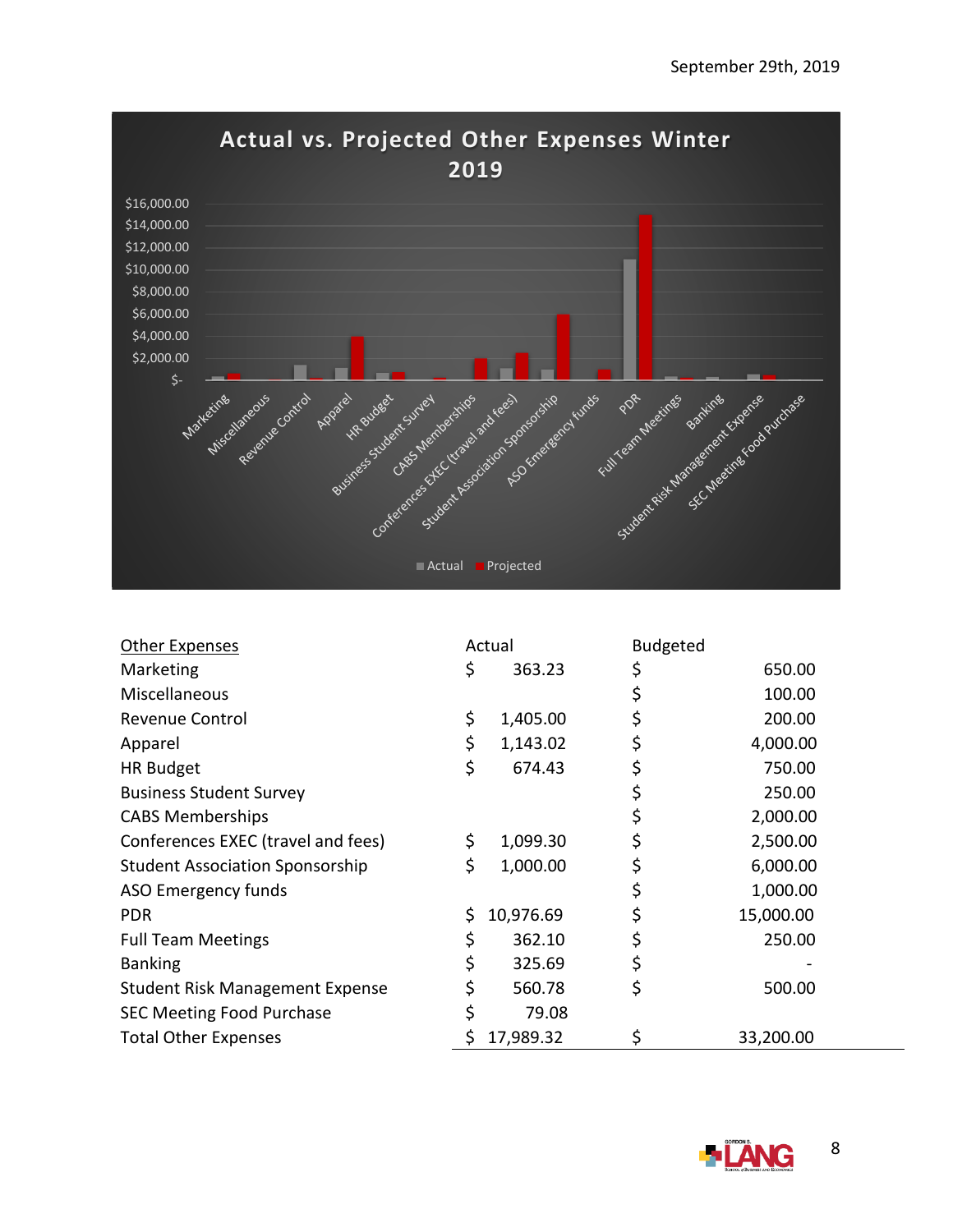### <span id="page-8-0"></span>Levy Fee Distribution Winter 2019

Levy Fees are an extremely important aspect of the LSA's finances. Each semester, all students registered in a Commerce Program pay \$16 under the 'mandatory fees' portion of tuition payments. The LSA distributes these levy fees among the Accredited Student Organizations (the Association representing each major's interests); each ASO receives \$1,500, with further funding based on enrollment levels within that major, hence as the largest major by enrollment figures, the University of Guelph Marketing Society receives the most funding.



| Levy Fee Distribution              | Actual         | Projected |           |
|------------------------------------|----------------|-----------|-----------|
| ASG                                | 5,377.90<br>\$ | \$        | 5,213.68  |
| <b>HFTMSA</b>                      | 3,248.96<br>Ś  | \$        | 3,554.59  |
| LOMSA                              | 2,780.49<br>Ś  | \$        | 2,712.21  |
| <b>EFA</b>                         | 5,075.93<br>Ś. | \$        | 5,280.45  |
| <b>UGMS</b>                        | 6,970.70<br>Ś. | \$        | 6,785.44  |
| <b>PMA</b>                         | 1,827.93<br>Ś. | \$        | 1,803.06  |
| <b>REHSA</b>                       | 2,665.97<br>S  | \$        | 2,650.57  |
| <b>Total Levy Fee Distribution</b> | \$27,947.88    | Ś         | 28,000.00 |

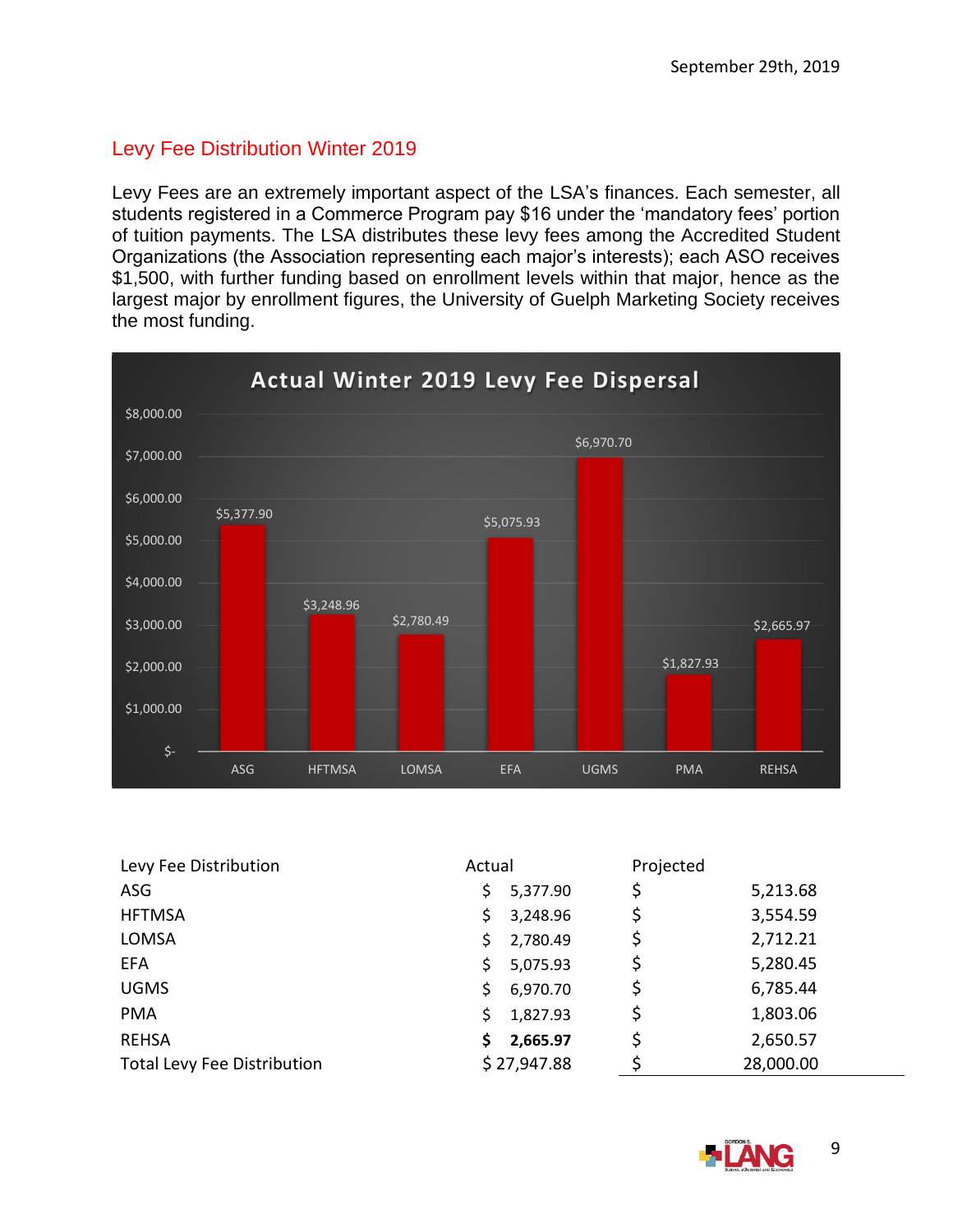For your convenience, we have a breakdown of the acronyms and which major they are correlated with:

- ASG Accounting Society of Guelph o (Major: Accounting)
- HFTMSA Hospitality, Food, and Tourism Management Students' Association o (Major: Hospitality, Food, and Tourism Management)
- MSA Management Students' Association
	- o (Major: Management)
- MEFSAL– Management Economics and Finance Student Association at Lang o (Major: Management Economics and Finance)
- MMSA Marketing Management Student Association o (Major: Marketing Management)
- PMA Public Management Association o (Major: Public Management)
	-
- RESA Real Estate Students' Association
	- o (Major: Real Estate and Housing)

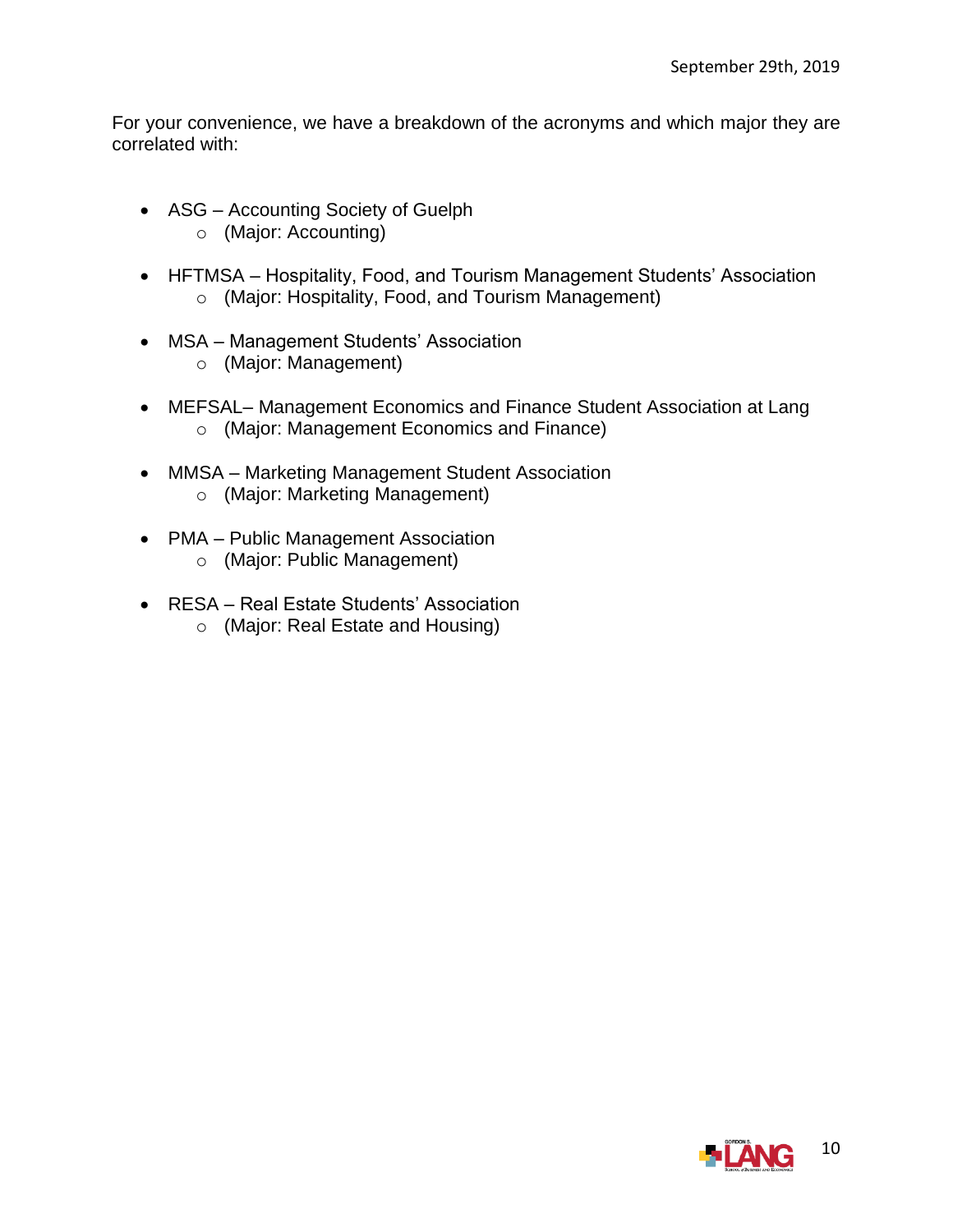# **Fall 2019 PROJECTED BUDGET**

### <span id="page-10-1"></span><span id="page-10-0"></span>Projected Income Fall 2019

• In similar fashion to Winter 2019, the following is our projected income for the Winter semester, through Levy Fee's, CBE Deans Office, ticket sales of multiple events, and apparel sales.



#### **Income Details Budgeted**

| Levy Fees                        | \$39,000.00  |
|----------------------------------|--------------|
| <b>CBE</b> Dean's Office         | \$9,750.00   |
| <b>Apparel Sales</b>             | \$5,000.00   |
| <b>Commerce Pub Ticket Sales</b> | \$500.00     |
| Misc                             | \$ -         |
| <b>LSA</b> Sponsorship           | \$6,000.00   |
| <b>LSC</b> Sponsorship           | \$15,000.00  |
| United Way Charity               | \$ -         |
| <b>LSC</b> Ticket Sales          | \$48,750.00  |
| <b>Movember Donations</b>        | \$2,500.00   |
| Revenue Control                  | \$ -         |
| Total Income                     | \$ 126,500.0 |

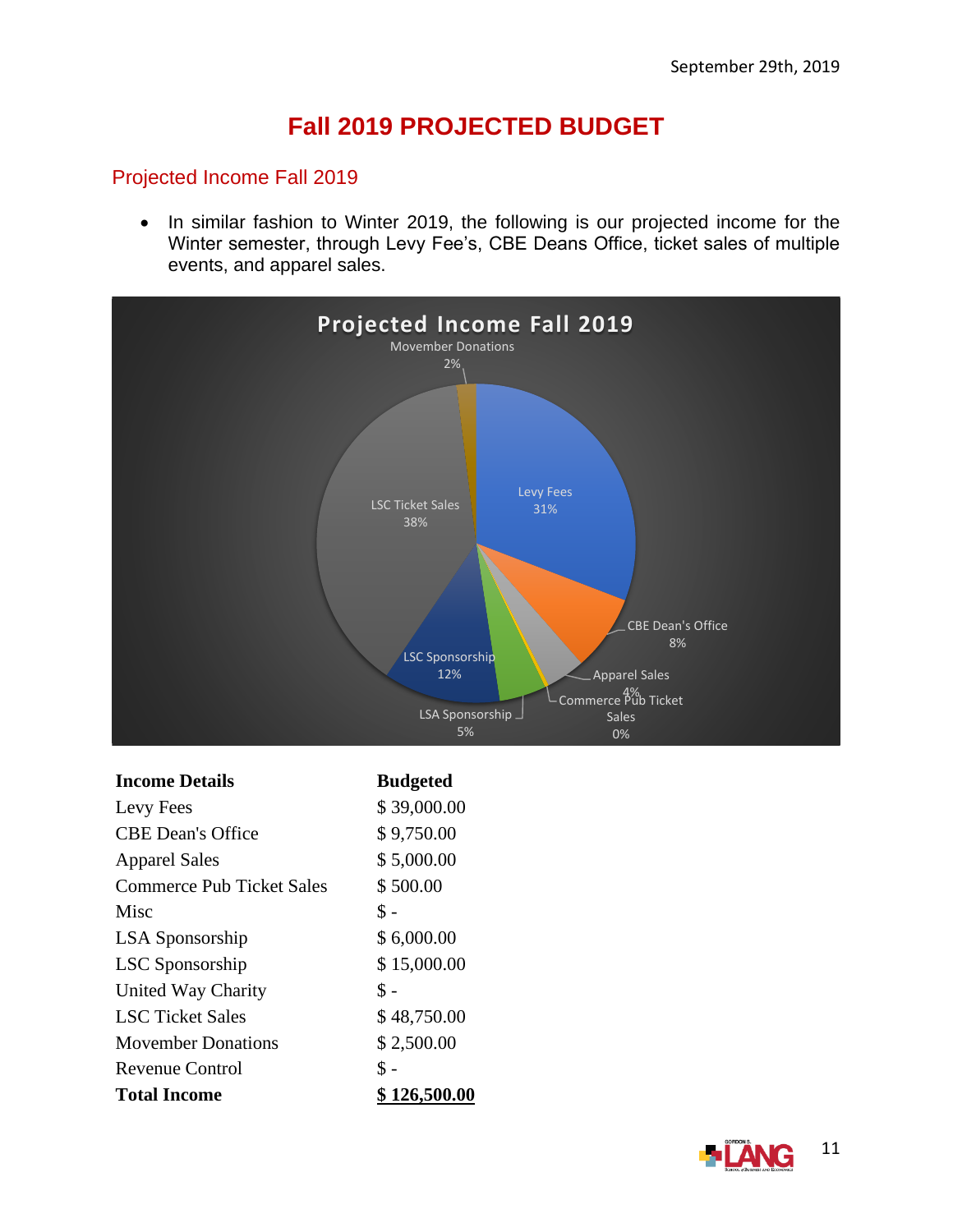# <span id="page-11-0"></span>Projected Events Expense Fall 2019



| Events                       | <b>Budgeted</b> |
|------------------------------|-----------------|
| We Mean Business             | \$2,000.00      |
| Commerce Pub                 | \$4,000.00      |
| Movember                     | \$500.00        |
| <b>LSC</b> Contribution      | \$15,000.00     |
| <b>LSC</b>                   | \$60,058.00     |
| <b>Total Events Expenses</b> | \$81,558.00     |

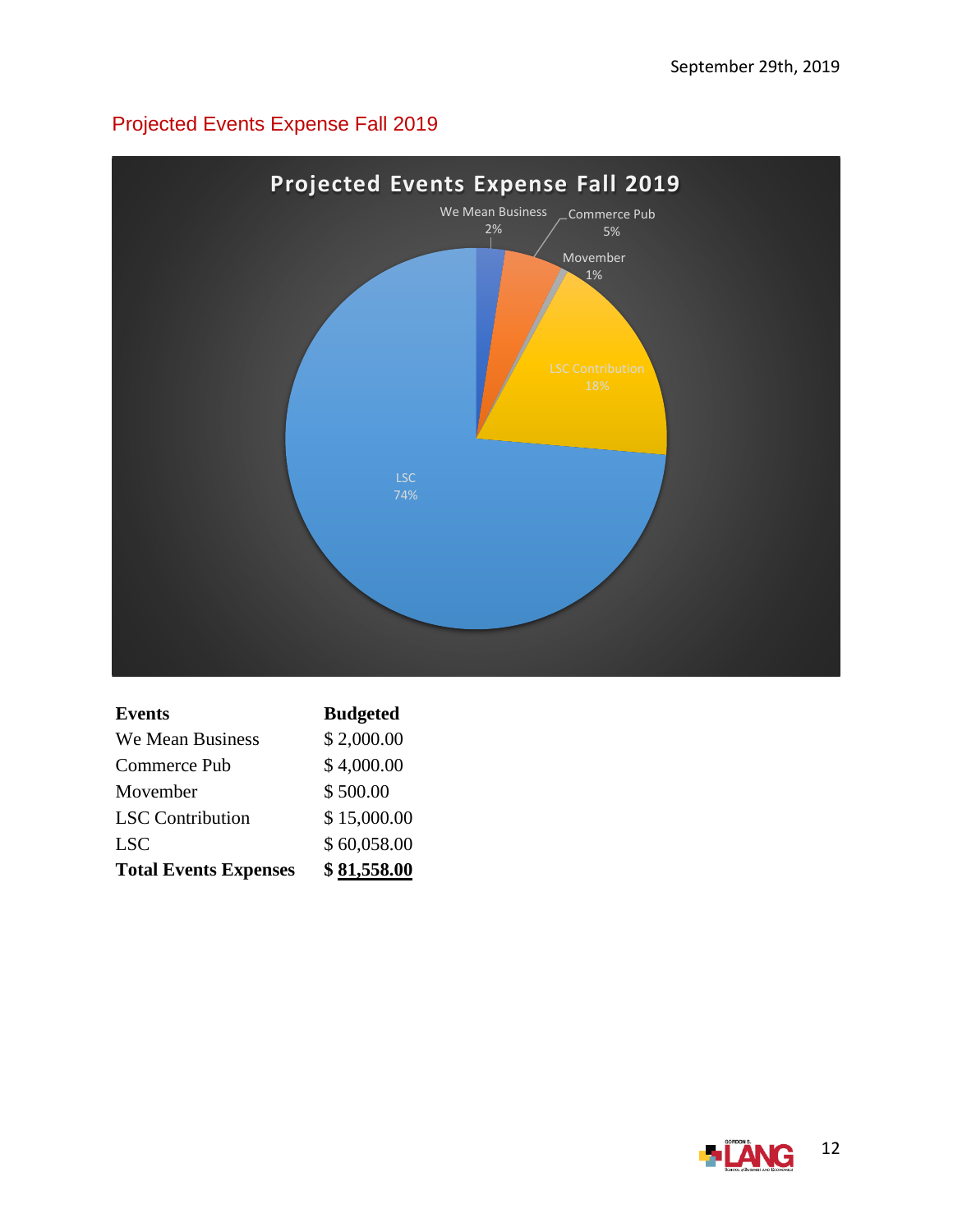### <span id="page-12-0"></span>Projected Other Expenses Fall 2019



#### **Other Expenses Budgeted**

| Mail $Out + Pamphlet$                  | \$400.00       |
|----------------------------------------|----------------|
| Marketing                              | \$1,500.00     |
| Miscellaneous                          | \$100.00       |
| <b>Revenue Control</b>                 | $\$ -          |
| Apparel                                | \$9,300.00     |
| <b>HR</b> Budget                       | \$500.00       |
| <b>Bank Costs</b>                      | \$250.00       |
| <b>Business Student Survey</b>         | \$250.00       |
| <b>CABS</b> Memberships                | \$1,000.00     |
| <b>Exec Travel and Fees</b>            | \$3,500.00     |
| <b>Commerce Cards</b>                  | \$700.00       |
| Transition & Meeting Costs             | \$400.00       |
| Gryphlife Platform                     | \$1,250.00     |
| <b>JDCC</b> Sponsorship                | \$3,550.10     |
| <b>Student Association Sponsorship</b> | \$3,550.10     |
| <b>ASO's Emergency Funding</b>         | $\mathbb{S}$ - |
| <b>DECA</b> Sponsorship                | \$3,550.10     |
| <b>PDR</b>                             | \$4,000.00     |
| <b>Movember Donations</b>              | \$2,500.00     |
| <b>Total Other Expenses</b>            | \$36,300.31    |

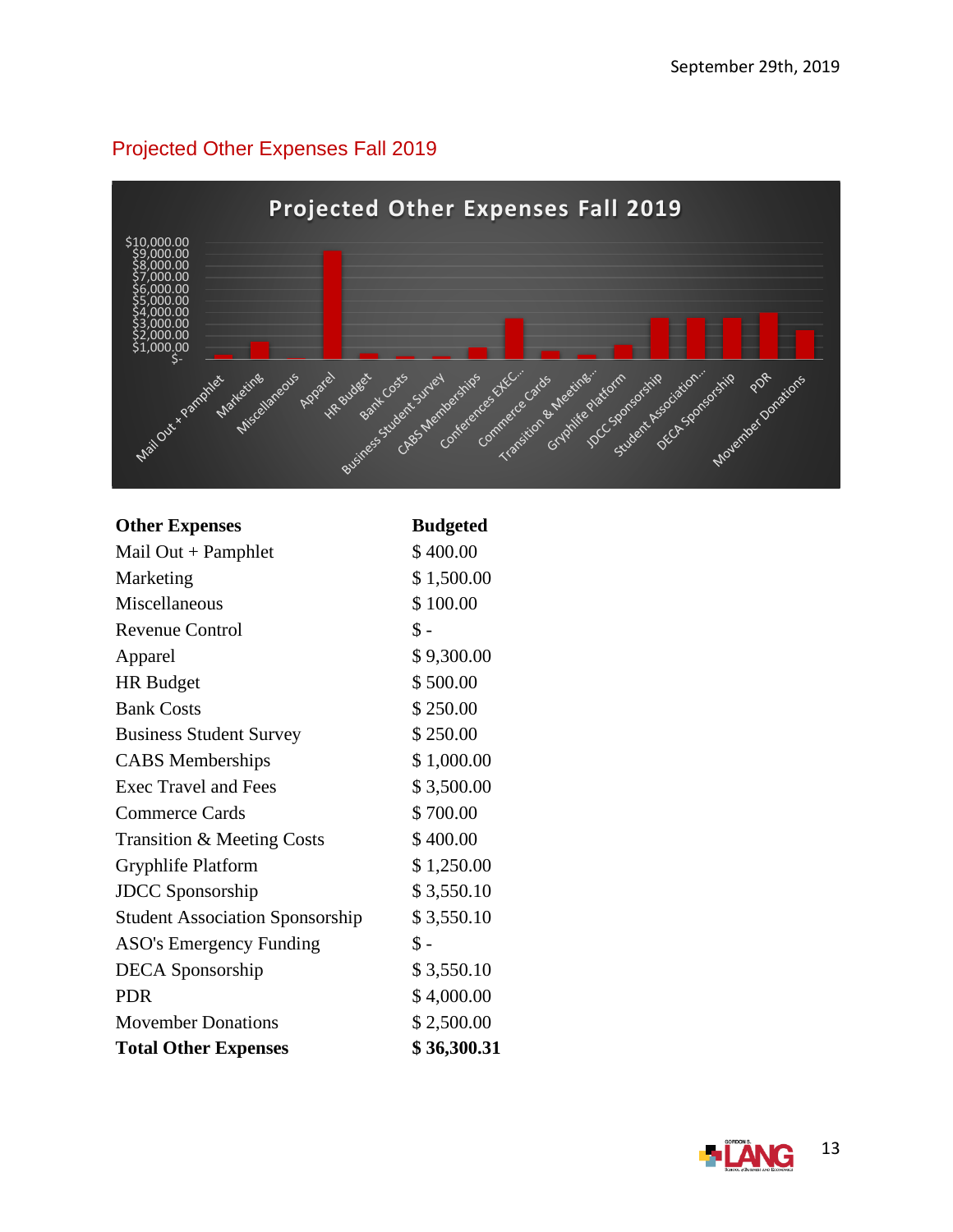

# <span id="page-13-0"></span>Projected Levy Fee Distribution Fall 2019

| <b>Levy Fee Distribution</b>       | <b>Budgeted</b> |
|------------------------------------|-----------------|
| <b>ASG</b>                         | \$3,764.29      |
| <b>HFTMSA</b>                      | \$2,358.20      |
| <b>MSA</b>                         | \$1,942.93      |
| <b>MEFSAL</b>                      | \$3,764.29      |
| <b>MMSA</b>                        | \$4,704.77      |
| <b>PMA</b>                         | \$1,309.09      |
| <b>RESA</b>                        | \$1,884.64      |
| <b>Total Levy Fee Distribution</b> | \$19,728.22     |

# **Summary**

### <span id="page-13-2"></span><span id="page-13-1"></span>Winter 2019

| <b>Summary</b>                   | <b>Actual</b> | <b>Budgeted</b> |
|----------------------------------|---------------|-----------------|
| <b>Total Income</b>              | \$85,261.78   | \$80,750.00     |
| <b>Total Expenses</b>            | \$61,719.64   | \$66,500.00     |
| <b>Total Levy Fees Dispersed</b> | \$27,947.88   | \$28,000.00     |
| <b>Net Amount</b>                | \$ (4,405.74) | \$ (13,750.00)  |